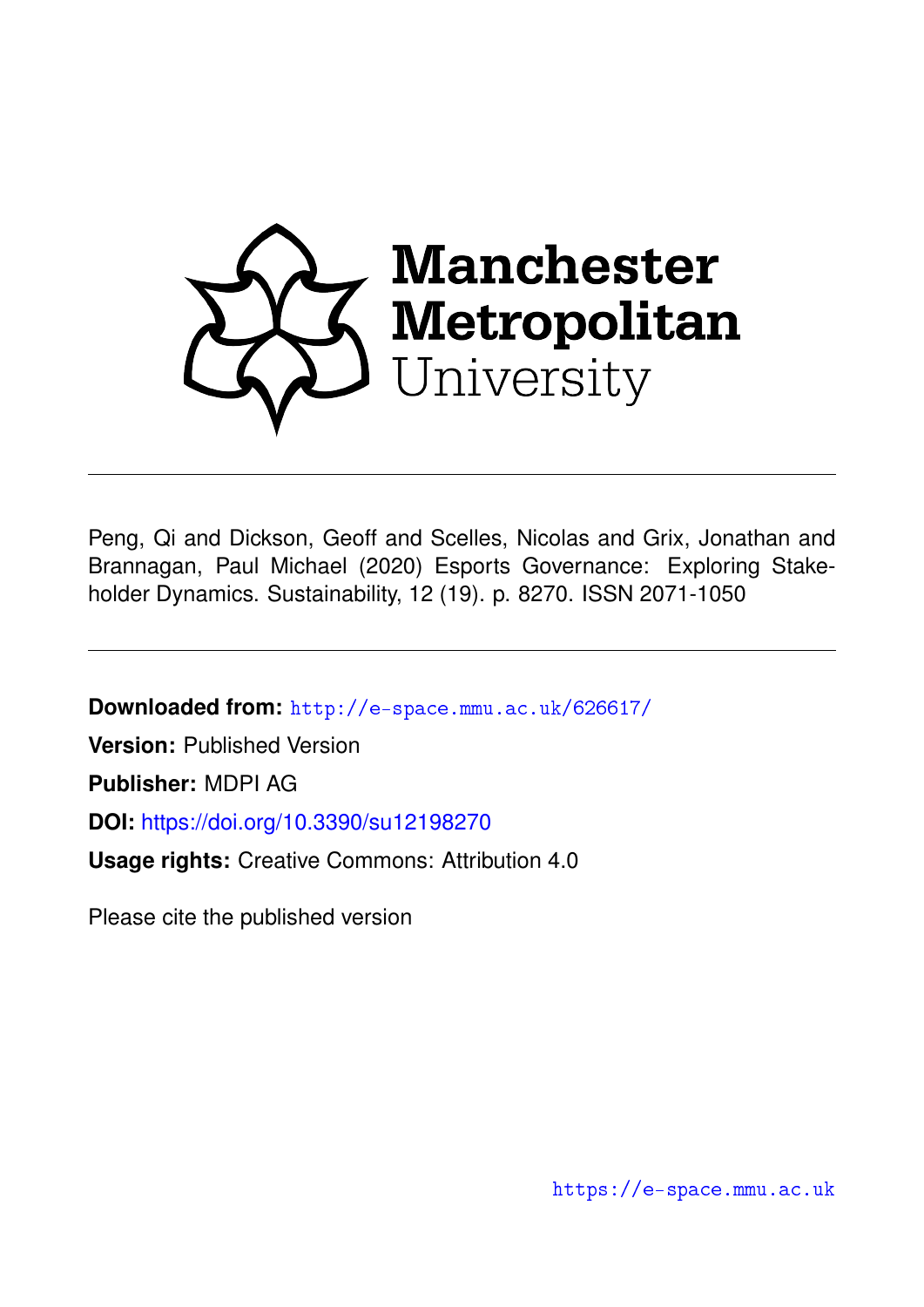



# *Article* **Esports Governance: Exploring Stakeholder Dynamics**

# **Qi Peng 1,\*, Geo**ff **Dickson <sup>2</sup> , Nicolas Scelles <sup>1</sup> , Jonathan Grix <sup>1</sup> and Paul Michael Brannagan <sup>1</sup>**

- <sup>1</sup> Sport Policy Unit, Department of Economics, Policy and International Business, Manchester Metropolitan University, Manchester M15 6BH, UK; N.Scelles@mmu.ac.uk (N.S.); J.Grix@mmu.ac.uk (J.G.); P.Brannagan@mmu.ac.uk (P.M.B.)
- <sup>2</sup> La Trobe Business School, La Trobe University, Melbourne, Victoria 3086, Australia; g.dickson@latrobe.edu.au
- **\*** Correspondence: Q.Peng@mmu.ac.uk

Received: 7 September 2020; Accepted: 5 October 2020; Published: 8 October 2020



**Abstract:** Esports is a rapidly growing industry. However, the unidentifiable governance structure of the industry has contributed to a number of integrity-eroding activities. By exploring esports stakeholder dynamics, this paper answers the question, "Is the esports governance model sustainable?" Data were sourced from documentation, focus groups  $(N = 3)$  and semi-structured interviews  $(N = 6)$ . Thematic analysis was conducted using Nvivo. The findings suggest that (1) the current esports governance framework features some attributes of the "lead organisation-governed network", with the power residing mainly in game publishers; (2) the rising power of other stakeholders in the network seeking to address integrity issues has caused fragmentation of the esports governance framework; (3) esports governance is evolving towards a network administration organisation (NAO) model. Such evolution has a few challenges—most notably, the compliance of game publishers. Given the social impact of the integrity issues, governments should play a main role in facilitating a NAO model.

**Keywords:** esports; sustainability; network governance; stakeholder; power

### **1. Introduction**

The growth of digital technologies is providing opportunities for new and emerging industries. These nascent industries require regulation and governance, not only from a business and legal perspective but also to ensure appropriate social impacts. Esports is an example of such an industry. While contested for its definition, esports commonly refers to competitive (pro and amateur) video gaming [\[1\]](#page-14-0). In this paper, the focus is on esports governance and the ability of the esports ecosystem to ameliorate integrity-eroding activities. While esports continues to expand exponentially, the industry is facing a multitude of potential challenges. One of the biggest, if not the biggest, question for esports is the lack of a formal and durable governance structure that fits the unique features and circumstances of esports [\[2\]](#page-14-1). In other words, the current governance and regulatory landscape surrounding esports is uncertain [\[3\]](#page-14-2).

Despite the lack of formal governance mechanisms, the esports industry continues to evolve financially. Esports is a fast-growing industry, with USD 957.5 million of revenue generated in 2019, a 23.3 percent increase since 2018 and a projected annual growth rate of 15.5 percent between 2018 and 2023 [\[4\]](#page-14-3). Unsurprisingly, the financial rewards on offer have induced an increasing number of integrity-eroding activities—similar to regular sport—such as cheating, doping, match-fixing and illegal gambling [\[5](#page-14-4)[–7\]](#page-14-5). As this problem has not been addressed through traditional policy or law enforcement mechanisms, the esports industry has initiated its own integrity-promoting activities [\[8](#page-14-6)[,9\]](#page-14-7). However, their efforts to do so have been beset with incoherence and crises. Against this backdrop, this paper explores the current esports "governance model" through the lens of network governance and examines the interactions amongst key network members. This is in order to make sense of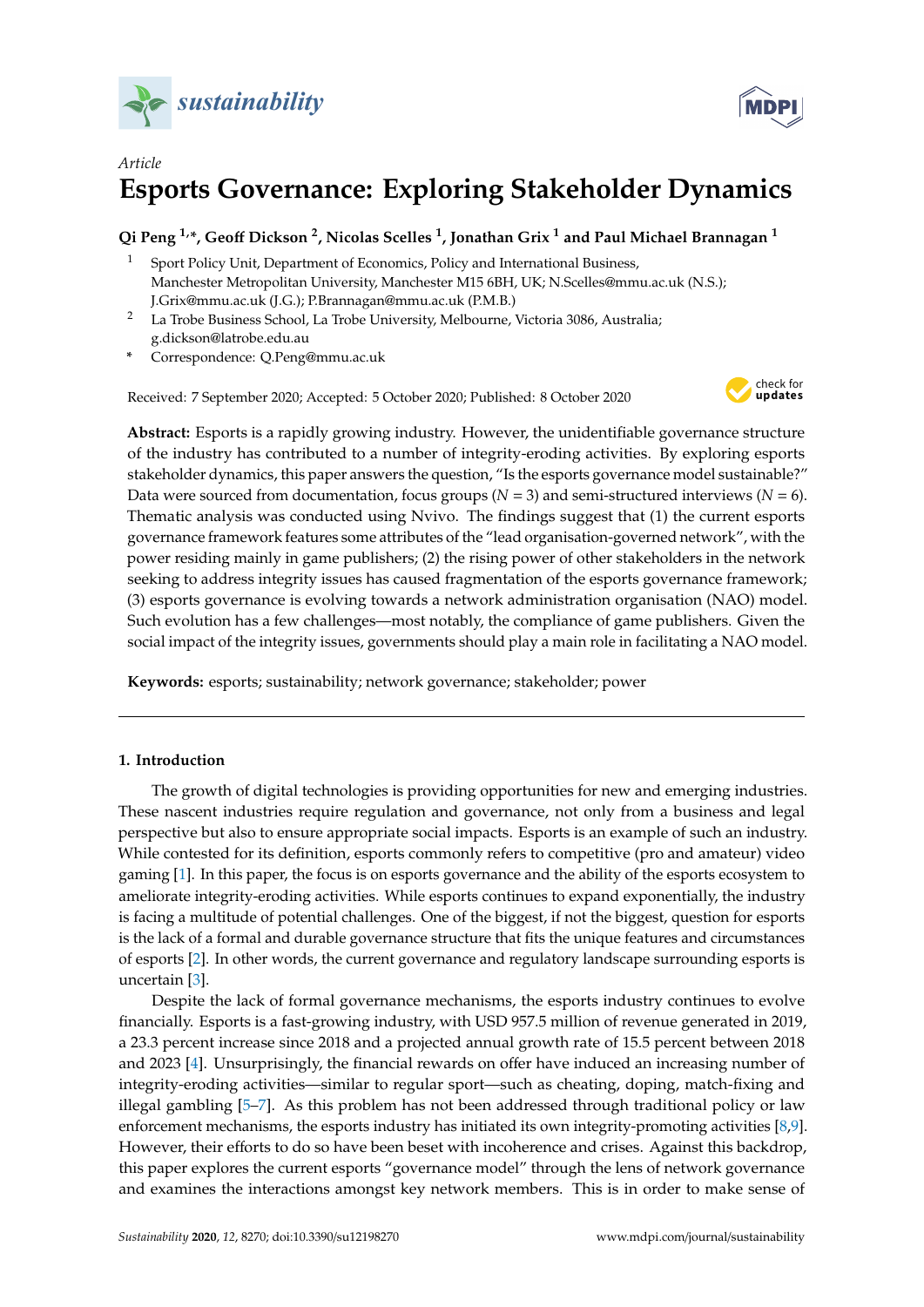the current esports ecosystem and to be in a clearer position to recommend policies to improve its governance going forward. The rationale for this research is the lack of research focusing specifically on esports governance and stakeholder dynamics. In addition, there is a need to better understand and explain the incoherence and crises affecting the esports industry, with a view to providing directions by which to improve the sustainability of the esports governance model. Based on this rationale and  $\frac{1}{2}$  research gap, the following research questions were developed:

- $(1)$  Who are the key and emerging stakeholders in the esports governance system? provided the key and enterging stakeholders in the esports governance system.
- $(2)$  What is the current esports governance framework and why?
- (3) How are stakeholders facilitating/constraining the evolution of esports governance?

#### **2. Literature Review**  $2$ ) where  $\frac{1}{2}$  where  $\frac{1}{2}$  is the current espanshop and why?  $\frac{3}{2}$  How are stakeholders facilitating the evolution of evolution of evolution of evolution of espansion of evolution of  $\frac{1}{2}$

# **2.1. The Esports Ecosystem as a Network**

To tackle the governance of the esports ecosystem, it is important to have an initial understanding of its actors and their relationships. Scholz [\[10\]](#page-14-8) notes that "The eSports industry, with its various stakeholders, can be seen as an interwoven network, where stakeholders need each other to work and to succeed." Scholz [\[10\]](#page-14-8) presented an initial categorisation of esports stakeholders and, more generally, the esports ecosystem (Figure 1). Within the esports ecosystem, esports players, [to](#page-2-0)gether with game developers, professional players and teams and tournament organisers, are placed as endemic actors. Beyond these actors, non-endemic stakeholders such as media, sponsors, investors, suppliers, providers and shareholders also interact with each other, providing resources for the ecosystem to grow. Despite the ostensible consideration of social and ecological dimensions of the esports ecosystem, Scholz [\[10\]](#page-14-8) solely focuses on the economic/business aspects. His argument is that "Many eSports organizations are, due to the lack of governmental regulation and without the legal possibility of non-profit strategies, following the business narrative" [\[10\]](#page-14-8). icceed. Scholz [10] presented an initial categorisation of esports stakeholders and, more gener le developers, professional players and teams and tournament organisers, are placed as ende inters and shareholders also interact with each other, providing resources for the ecosystem due to the lack of the communities aspects. This digital is that what you

<span id="page-2-0"></span>

Figure 1. Categorisation of the esports ecosystem (Source: Scholz [\[10\]](#page-14-8)).

organisations such as international and national esports associations—missing in Figure [1—](#page-2-0)are not business-driven but interested instead in the sustainability of the esports ecosystem at the international and national levels. Another limitation of the business perspective adopted by Scholz [\[10\]](#page-14-8) is that Nevertheless, not all esports organisations follow the business narrative. For example, players are treated only as a stakeholder to monetise, without consideration of the health and social issues they may encounter. In the end, if Scholz [\[10\]](#page-14-8) offers a relevant starting point for the consideration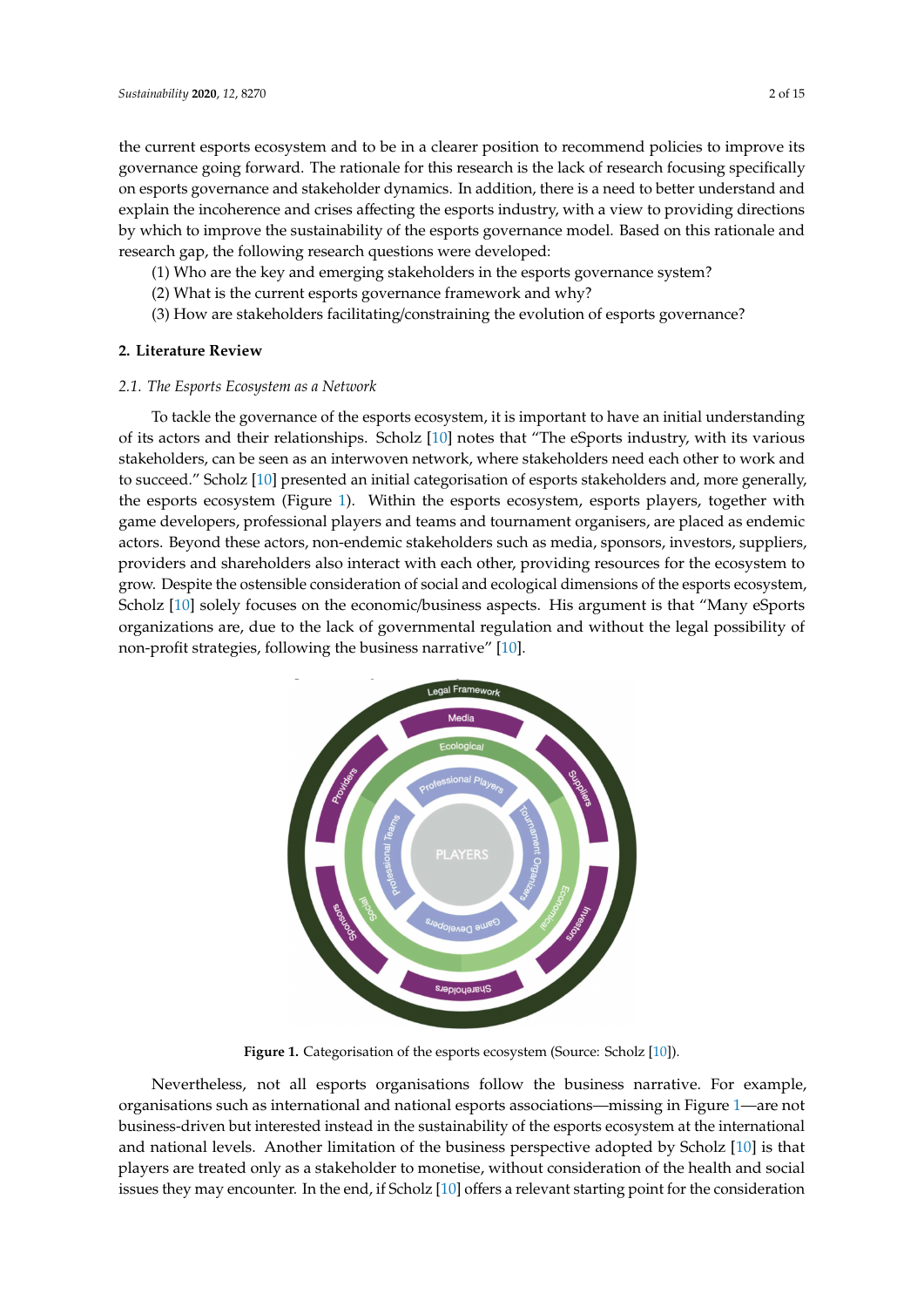of the esports ecosystem as a network, the non-inclusion of non-profit-driven actors and subsequent social dimensions raises the need to rely less on a business approach and embrace governance of the entire esports network.

The general theory of network governance [\[11\]](#page-14-9) and its further developments (e.g., Provan and Kenis [\[12\]](#page-14-10)) are an appropriate conceptual framework for the present research because they take into account not only the exchange conditions but also the social mechanisms.

#### *2.2. Network Governance, Rationalities and Forms*

Network governance, in contrast to bureaucratic structures within organisations and formal contractual relationships between them, refers to the coordination of complex products or services by a network of organisations within an uncertain and competitive environment [\[11\]](#page-14-9). A network contains groups of at least three legally autonomous organisations that work together to achieve not only individual goals but also a collective goal that no one actor could produce on its own [\[12\]](#page-14-10). To explore the esports governance model and its possible evolution trajectory, it is necessary to understand the rationalities, forms, as well as the evolution of network governance.

Sørensen and Torfing [\[13\]](#page-14-11) proposed four rationalities of network governance: (1) substantial rationality; (2) procedural rationality; (3) normative rationality; and (4) negotiation rationality. Substantial rationality is a hierarchical governance of society commonly practised by the state. Procedural rationality is derived from the market-oriented network governance, which opts for less state intervention and more market procedures and regulations. Normative rationality places emphasis on the "informal sector" or civil society as the governing mechanism of the society [\[14–](#page-14-12)[16\]](#page-14-13). Negotiation rationality recognises that, in reality, there is not always a clear-cut choice between state, market and civil society [\[17](#page-14-14)[,18\]](#page-14-15). Based on the presentation of the esports network provided by Scholz (2020), the procedural rationality may seem the most appropriate to describe the reality of the sector. However, the consideration of actors not included in Scholz's [\[10\]](#page-14-8) analysis may provide another perspective on the rationality for the governance of the esports network.

Based on different rationalities and interactive dynamics amongst network members, network governance can display various forms. Provan and Kenis [\[12\]](#page-14-10) distinguished three forms of network governance: (1) shared; (2) lead organisation; and (3) network administrative organisation. This typology is widely cited and recognised as one of the most influential concepts in network governance [\[19\]](#page-14-16).

Shared governance is the basic form of network governance. It is governed by the network members themselves, with no separate and formal governance entity [\[12\]](#page-14-10). Lead organisation governance features a rather centralised and brokered network governance, with asymmetrical power between the lead organisation and a set of weaker organisations. The lead organisation governance occurs when one organisation has sufficient resources and legitimacy to play a lead role or because of its central position in the flow of clients and key resources. All major network-level activities and key decisions are coordinated through and by this single participating member [\[12\]](#page-14-10). A network administrative organisation (NAO) refers to "a separate administrative entity set up specifically to govern the network and its activities" [\[12\]](#page-14-10). Similar to the lead organisation model, the governance structure of a NAO is often centralised, with the network broker (i.e., the NAO) playing a key role in coordinating and sustaining the network. A NAO may be formulated based on the internal perceptions of the management of the interdependent organisations—for example, when a relatively large number of organisations exist or when there is a need to accommodate diversified expertise and legitimacy building of the network [\[20\]](#page-14-17). The creation of a federated network is therefore in the best interest of the network members. This is a common form of governance in the sport sector, where sports governing bodies (e.g., World Anti-Doping Agency (WADA)) act as NAOs to its member organisations [\[21\]](#page-14-18). Moreover, a NAO network is normally selective in its membership, i.e., existing members create the criteria to include new members or exclude current members [\[22\]](#page-14-19). As such, power imbalance may exist between affiliated members and potential new members.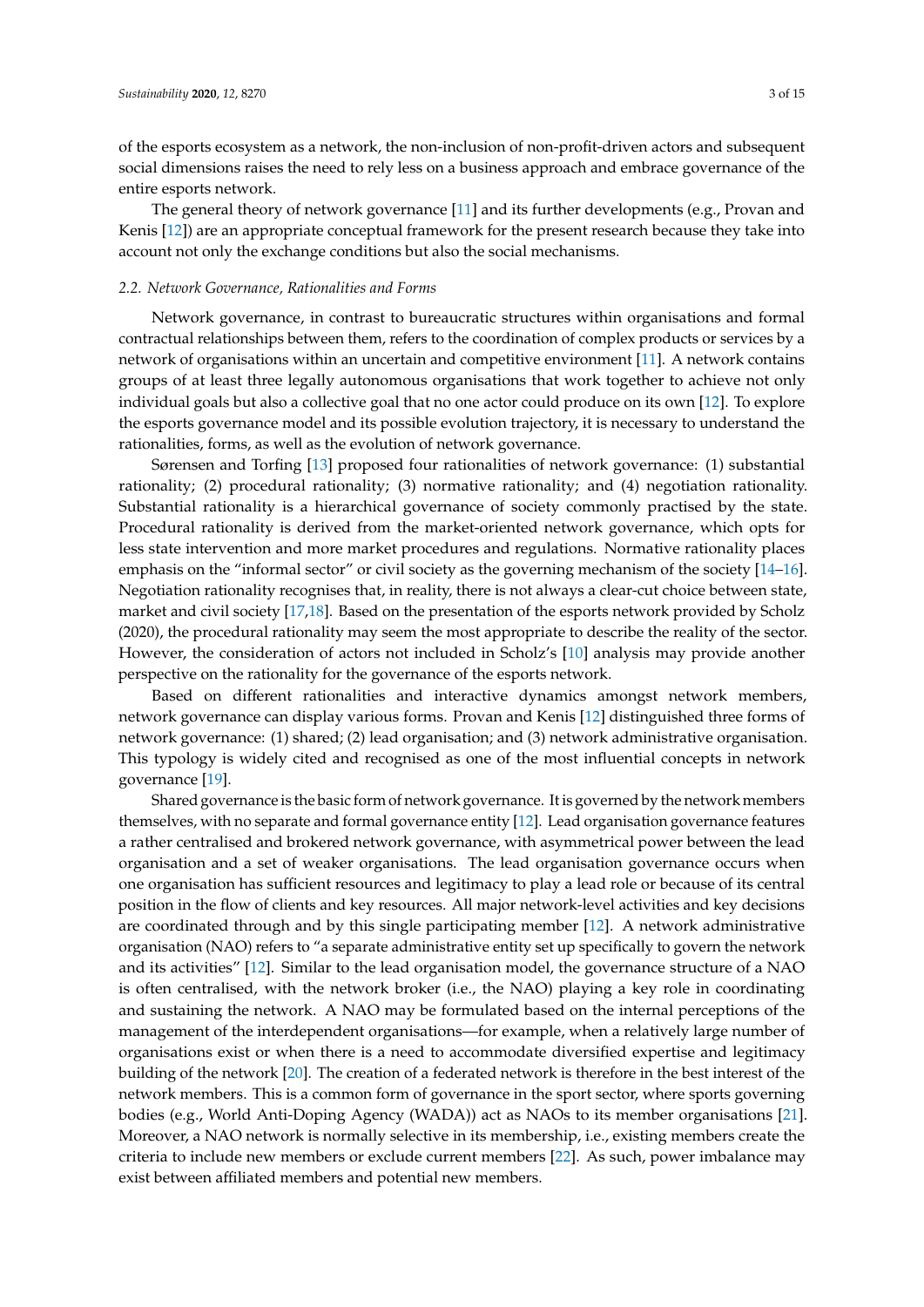Scholz's (2020) emphasis on stakeholders' interdependence suggests the relevance of shared governance. However, when considering actors not included by Scholz [\[10\]](#page-14-8), such as international and national esports associations, one may question whether business-driven esports organisations need them and would accept a shared governance with them.

Besides the above, networks are subject to change, because network members adjust constantly to complexities, interdependencies and dynamics [\[23\]](#page-14-20). Previous research has identified various factors that drive the evolution of network governance forms. For example, Provan and Kenis [\[12\]](#page-14-10) pointed out that the evolution of network governance generally follows the logic of searching for greater effectiveness. A shared governance network may evolve to a lead organisation or a NAO governance, as the network grows in size and requires more efficient management of the network. In addition, based on resource dependency theory, networks evolve in forms so that they are better positioned to access valuable and rare resources (e.g., knowledge or technology) and to sustain competitive advantage as a whole [\[24\]](#page-14-21). Legitimacy building is another important factor that influences the evolution of a network [\[25\]](#page-14-22). To sustain a network, it is important that internal and external groups perceive high status and credibility [\[26\]](#page-14-23). Externally, a network may adjust its strategic structure in accordance with the social–political environment, such as addressing government rules, regulations and standards so as to gain legitimacy among a wide range of stakeholders; internally, a network may also change its culture to address individual interests and fairness in treating employees and customers [\[27\]](#page-14-24).

Consequently, as a result of the various influencers, the three forms of network governance introduced above can evolve from the very basic form (i.e., shared governance) to the other two forms (i.e., lead organisation or NAO) [\[12\]](#page-14-10). A lead organisation governance network emerges when one organisation in the original network grows in power and vitality and seizes the most significant and irreplaceable resources (e.g., core technology or intellectual property). A lead organisation form may become the NAO when a powerful organisation no longer sustains legitimacy internally and is not trusted by members; therefore, an independent entity needs to be created to represent the network's interest [\[12\]](#page-14-10). The transition from a shared governance or a lead organisation form to a NAO form involves a change in contingency factors, such as the diffused trust among members or the lack of a power organisation within the network to take the lead to govern other members. Externally speaking, it can be a coercive force, such as the government, imposed on the network and mandating a NAO form to take shape due to its concerns for the network.

Provan and Kenis [\[12\]](#page-14-10) also mentioned that it is unlikely for a lead organisation or a NAO form to evolve into the form of shared governance once institutionalised governing leadership is established. A NAO is arguably the most stable and formalised form of network governance amongst the three, so when this type of governance is established, it is unlikely for a NAO to change to other forms.

### **3. Method**

#### *3.1. Data Collection*

Because of the limited research conducted on the esports governance model, this study employed an exploratory case study research design [\[28\]](#page-15-0). Yin [\[29\]](#page-15-1) suggested that when it comes to answering the "what", "why" and "how" questions, a case study design has a distinct advantage, because it allows investigators to focus on a case and retain a holistic and real-world perspective.

To answer the first research question (i.e., who are the key and emerging stakeholders in the esports governance system?), we relied on secondary data. By searching keywords such as esports/gaming governance, esports/gaming regulation and esports integrity in Google, we identified online articles generated by esports media platforms such as the Esports Observer, Esports Insiders, Esports News UK (ENUK), Esports Marketing Blog, Twitch, the NUEL and Esports Integrity Commission (ESIC); policies and documents published by various national (e.g., the British Esports Association and the Association for UK Interactive Entertainment (UKIE)) and international (e.g., the International Esports Federation, the Global Esports Federation, and the World Esports Association) esports-related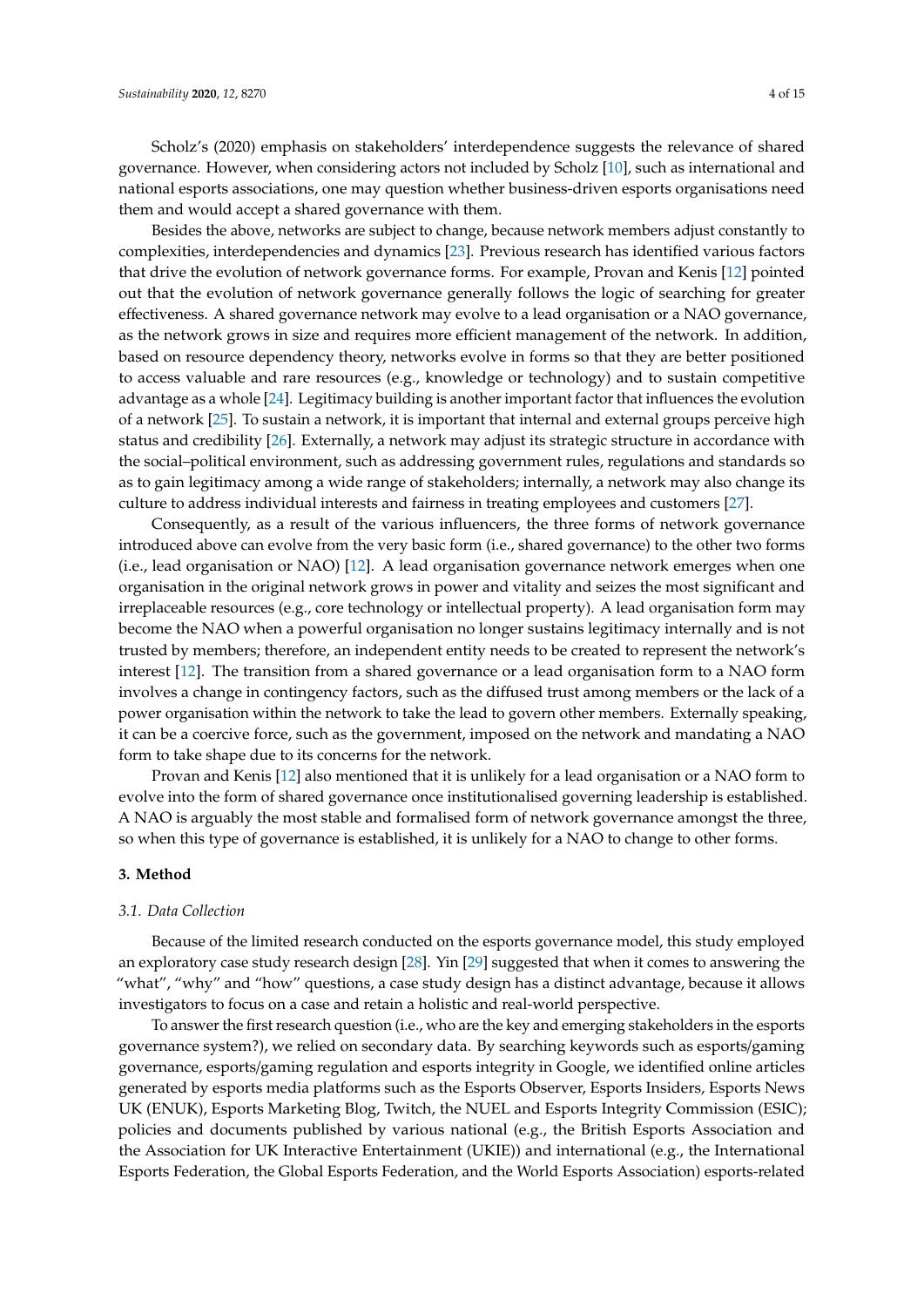associations were also reviewed. Documents were selected based on the criteria of authenticity and credibility [\[30\]](#page-15-2).

Focus groups and semi-structured interviews were conducted to gain a deeper understanding of the dynamic relationships between esports stakeholders. Focus groups provide the opportunity for the researcher to see how participants respond to each other's views and build up a view out of the interaction that take places within the groups [\[30\]](#page-15-2). Three focus groups were conducted focusing on the theme of "esports governance", with representatives of the majority of the stakeholders identified in the first step (e.g., esports players at both professional and amateur levels, tournament and league organisers, team managers, etc.). The participants were recruited through social media (e.g., Facebook) and emails. The participant selection criteria required participants to be (1) above 18 years old; (2) involved in esports for at least 2 years. Participants could be either gender and involved as a professional or amateur player, enthusiastic viewer or tournament organiser. The three focus groups were arranged in accordance with the availability of participants. The first focus group consisted of ten participants (3 females and 7 males) and lasted two hours. The second and third focus groups consisted of five participants (1 female and 4 males in each group) and lasted approximately one hour each. All focus groups started with some open questions such as "how many years have you been involved in esports and how?" and "what are the experiences like being involved in the esports industry?". Then, more specific questions were asked around the governance of esports. Examples include "what issues are existing in esports?", "who is or should be responsible for esports regulation/governance?" and "how can esports governance be improved?". A more detailed list of questions is presented in Appendix [A.](#page-13-0) Participants were encouraged to contribute freely based on their individual experience and not to be influenced by others' viewpoints. Focus groups were assigned pseudonyms of FG1, FG2 and FG3.

Six semi-structured interviews (all males) were conducted with other stakeholders via Skype and telephone calls. Questions were similar in style to those used in the focus groups (see example questions in Appendix [B\)](#page-13-1). These questions were asked in a flexible manner, responding to the inquiring process and informants' behaviour. This enabled a natural flow of conversation between the researcher and interviewees. These interviewees were selected through purposive sampling, which is to recruit participants because they are relevant to the proposed research questions [\[30\]](#page-15-2). All six participants had rich experience in the esports industry and possessed good knowledge of the current esports governance, which made them "ideal" candidates to discuss this topic. Interviews were digitally recorded and ranged from one to two hours. For confidentiality reasons, respondents were assigned pseudonyms (i.e., R1, R2, R3, . . . R6). Table [1](#page-5-0) presents the profiles of the participants in both the focus groups and interviews.

<span id="page-5-0"></span>

| Data Source    | Participants                                                                                                                                                                                                                             |  |  |
|----------------|------------------------------------------------------------------------------------------------------------------------------------------------------------------------------------------------------------------------------------------|--|--|
| Focus Group 1  | Member of an esports association (1); game developer (1); professional esports player (1);<br>amateur esports player (3); esports researcher (1); sports practitioner (1); esports team<br>manager (1); esports educator and trainer (1) |  |  |
| Focus Group 2  | Amateur esports players (5)                                                                                                                                                                                                              |  |  |
| Focus Group 3  | Amateur esports players (5)                                                                                                                                                                                                              |  |  |
| Interviewee R1 | Member of a national esports association                                                                                                                                                                                                 |  |  |
| Interviewee R2 | Esports team manager                                                                                                                                                                                                                     |  |  |
| Interviewee R3 | Professional esports player                                                                                                                                                                                                              |  |  |
| Interviewee R4 | Esports voluntary organisation                                                                                                                                                                                                           |  |  |
| Interviewee R5 | Former director of a professional football club esports team                                                                                                                                                                             |  |  |
| Interviewee R6 | Esports tournament organiser                                                                                                                                                                                                             |  |  |

**Table 1.** Participants in focus groups and interviews.

All data collected were first transcribed verbatim by a professional transcribing company and then imported into Nvivo, a data analysis software for analysis.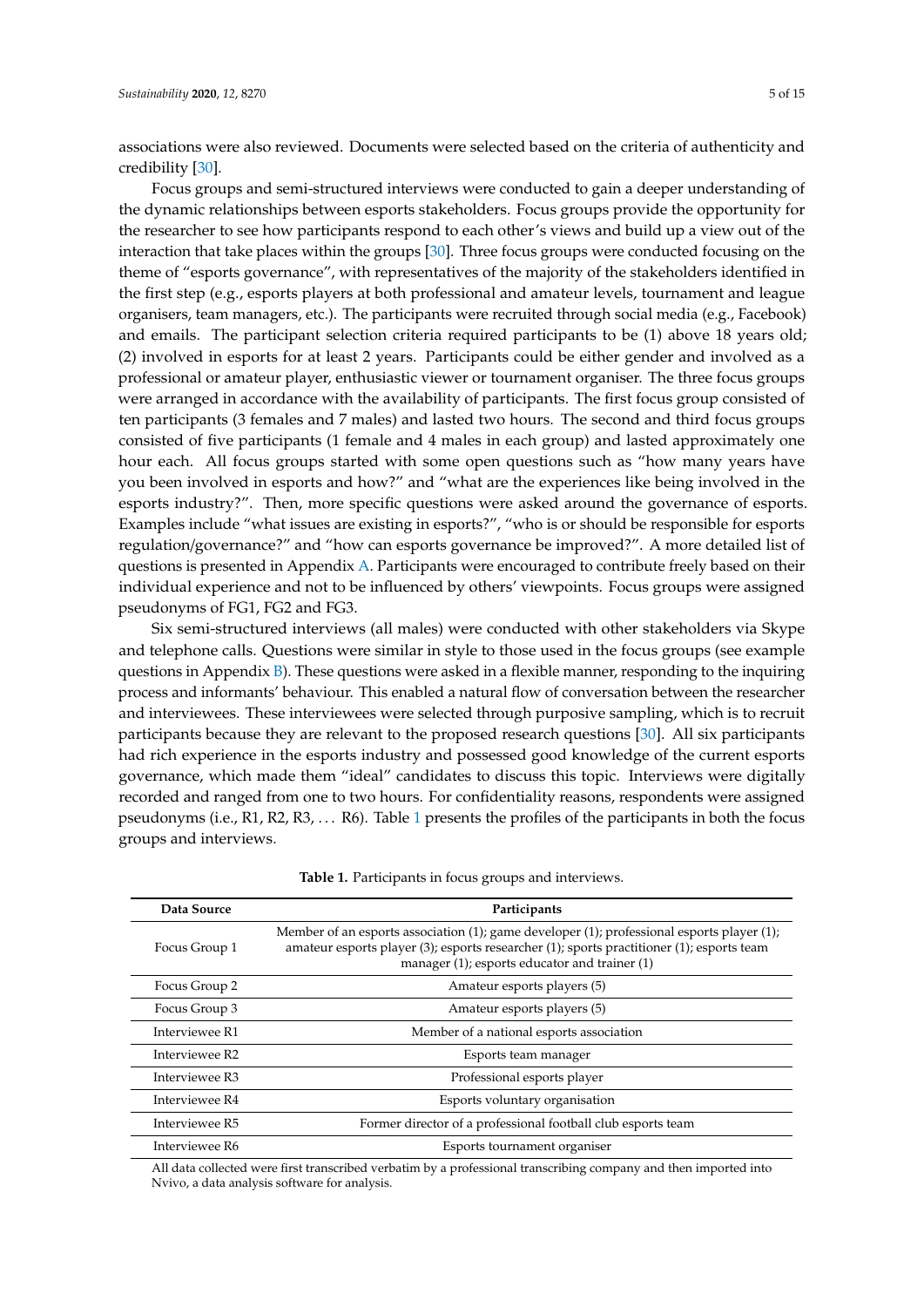The first step of data analysis was to map an exhaustive list of esports stakeholders, identifying whether they were key (i.e., core to the ecosystem) or emerging (i.e., appearing in the ecosystem to help address the issues that key stakeholders are not able to tackle or interested in tackling). This was conducted through reviewing the documents collected. The second step relied on focus group and interview data that were subject to thematic analysis [\[31\]](#page-15-3). The data analysis was initially framed around Provan and Kenis' [\[12\]](#page-14-10) three forms of network governance and Sørensen and Torfing's [\[13\]](#page-14-11) four rationalities to answer the second research question (i.e., what is the current esports governance framework and why?). As such, four initial themes were identified: publishers as leading organisation, profit-driven, legitimacy to govern and tensions/conflicts. We then allowed new themes to emerge to inform us about the relationships amongst different stakeholders and the change in such relationships in time. After a few rounds of grouping the themes, five main themes remained: tensions/conflicts, power, interest, legitimacy and fragmentation. These themes were used to seek answers to the third research question (i.e., how are stakeholders facilitating/constraining the evolution of esports governance?). This strategy is consistent with Ryan and Bernard's [\[32\]](#page-15-4) suggestion to use the elements of research questions and theoretical framework/underpinning in establishing themes. Finally, the trustworthiness of the data was maximised by a triangulation technique [\[33\]](#page-15-5). By selecting three different data collection methods, we were able to compare and contrast the data, and no contradictions between focus group and semi-structured interview data were evident. Member-checking was also used throughout the process to ensure data interpretation accuracy.

#### **4. Findings**

This section, setting out from the list of stakeholders of esports governance identified in the first phase of data collection (see Table [2\)](#page-6-0), will explore the dynamics amongst the key and emerging stakeholders in the esports governance network. It will also examine how each of these stakeholders facilitates, constrains or is constrained in the governance mechanism, in relation to integrity-eroding activities and their regulation. The two main findings derived from the data analysis are: (1) game publishers are the dominant powers in their own network; and (2) emerging stakeholders, with their diversified interests, create fragmentation of esports governance. The section is organised around these two main findings.

<span id="page-6-0"></span>

| <b>Stakeholder Type</b>  | Examples                                             | Definition                                                                                                                                                                                                   |
|--------------------------|------------------------------------------------------|--------------------------------------------------------------------------------------------------------------------------------------------------------------------------------------------------------------|
| Key Stakeholders         | Game publishers                                      | Companies which publish video games that are produced either<br>internally or externally (i.e., by financing external developers to<br>create games) and hold the intellectual properties of the video games |
|                          | Players                                              | Professional and skilled gamers                                                                                                                                                                              |
|                          | Teams                                                | A group of players competing together to win in an esports event                                                                                                                                             |
|                          | Tournament/League<br>organisers                      | Esports events in which players and/or teams compete against each<br>other with the goal to win                                                                                                              |
|                          | Broadcast and media                                  | Media company and broadcasters that distribute the esports content<br>online or offline (e.g., Twitch)                                                                                                       |
|                          | <b>Sponsors</b>                                      | Commercial brands that sponsor esports players, teams or events to<br>promote their image                                                                                                                    |
|                          | Fans (communities)                                   | Esports game viewers                                                                                                                                                                                         |
| Emerging<br>Stakeholders | Esports associations and<br>federations              | Both national and international                                                                                                                                                                              |
|                          | Government agencies                                  | Government organisation with legislative and lawful rights to<br>govern esports                                                                                                                              |
|                          | Self-proclaimed industrial<br>guardian organisations | Esports Integrity Commission; game industry trading bodies                                                                                                                                                   |

**Table 2.** Key and emerging stakeholders of esports governance.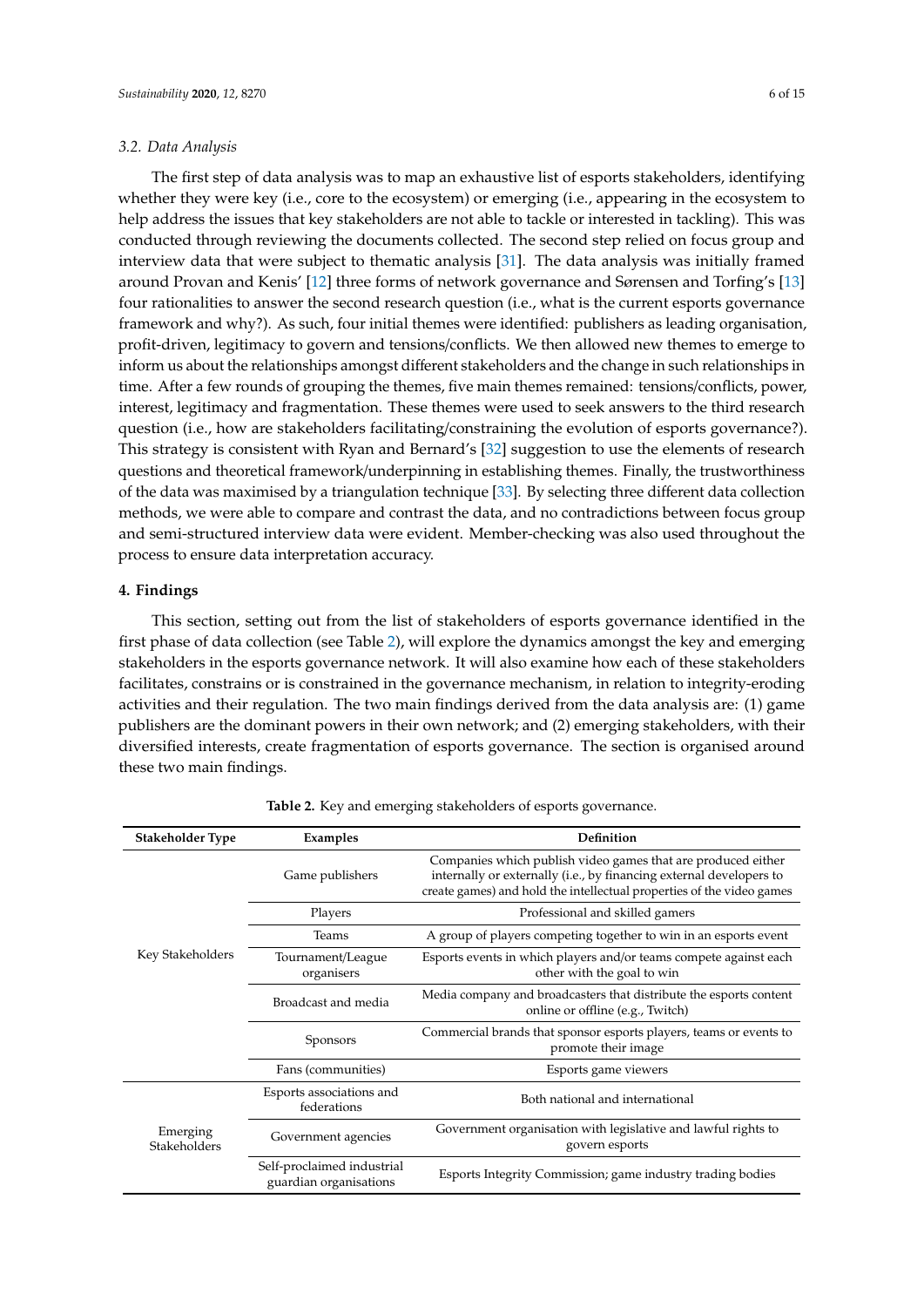#### *4.1. Key Stakeholders: Game Publishers Are the Dominant Powers*

Game publishers refer to companies publishing video games that are produced either internally or externally (e.g., Tencent Games or Sony Interactive Entertainment). Publishers finance the design, development, marketing and distribution of video games; therefore, they are the ultimate owners of video games' intellectual property [\[2,](#page-14-1)[34\]](#page-15-6). When it comes to governance, each esports game is governed by its publisher and different publishers may have their own governance approaches [\[35\]](#page-15-7). This means that the esports governance network is fragmented by nature. Some publishers have more advanced governing mechanisms than others. For instance, Riot Games tends to be more proactive in regulating its games than Blizzard (both Riot Games and Blizzard Entertainment are two game publishers based in the United States), which can be evidenced by its recently established Riot Scholastic Association of America, as a governing body for its College League of Legends. Despite the discrepancies in their governing approaches, the role of publishers is essentially similar across various esports and was perceived to be at the centre of the esports governance network, as respondents in focus groups depicted when questions were asked about their perceptions of publishers:

They (publishers) can do what they like with their game; this is not like FIFA stopping you and me playing football on my front lawn, because they cannot do that, they do not own football. But Riot [Games] does own League of Legends, they can do whatever they like with it. They can give it to you, they can take it away, and they can change the meta, which they do all the time (FG1).

It was evident from the interviews that publishers have the absolute power in the esports industry because they are the owners of the games. Publishers wish to control esports as an extension of their marketing activities. A respondent commented:

Esports is the 400 guys at the top. The 50 million is what the business is about, Riot is a business, EA is a business. Esports exists at their whim, for their pleasure and for their advancement. The minute it is no longer of interest to them, look at Heroes of the Storm, right? The minute it was of no interest any longer to Blizzard, they just drop it. There you go; we are no longer an esports (FG1).

Esports is a less stable industry compared to others due to its constant updates, changes and elimination of video games by publishers. Esports governance is dominated by the publishers. Therefore, publishers tend to show interest in governing esports games to ensure that their popularity and reputation are maintained. For example, Blizzard requires tournament organisers to obtain a license and meet specific criteria in terms of chat moderation and exclusion of certain sponsors [\[36\]](#page-15-8):

If you broadcast your competition online, you are responsible for ensuring that any accompanied chat is adequately moderated to prevent vulgar, abusive or an otherwise mean-spirited environment.

The competition cannot be sponsored by any companies that sell or promote any of the following products or services: Multinational consumer brands or products or services related to the video game industry without approval from Blizzard; pornography (or extremely mature materials); alcohol and marijuana; tobacco or cigarettes.

By using licensing agreements to create a governance framework, publishers ensure that stakeholders such as tournament organisers comply with their interests. As such, a network emerges with publishers as the most influential group of organisations, as represented in Figure [2.](#page-8-0) This representation contrasts with Scholz's [\[10\]](#page-14-8) perspective by putting the game publishers rather than the players at the centre of the network.

With a cascading effect, tournament or league organisers provide another layer of regulations. For example, the ESL (formerly known as Electronic Sports League, is an esports organiser and production company that produces video game competitions worldwide) created a rulebook for players, teams and sponsors associated with their competitions, including players or teams' bans and penalties for harassment or hate speech:

Participants must not engage in harassment or hate speech in any form. This includes, but is not limited to: hate speech, offensive behavior, or verbal abuse related to sex, gender identity and expression, sexual orientation, race, ethnicity, disability, physical appearance, body size, age, or religion [\[37\]](#page-15-9).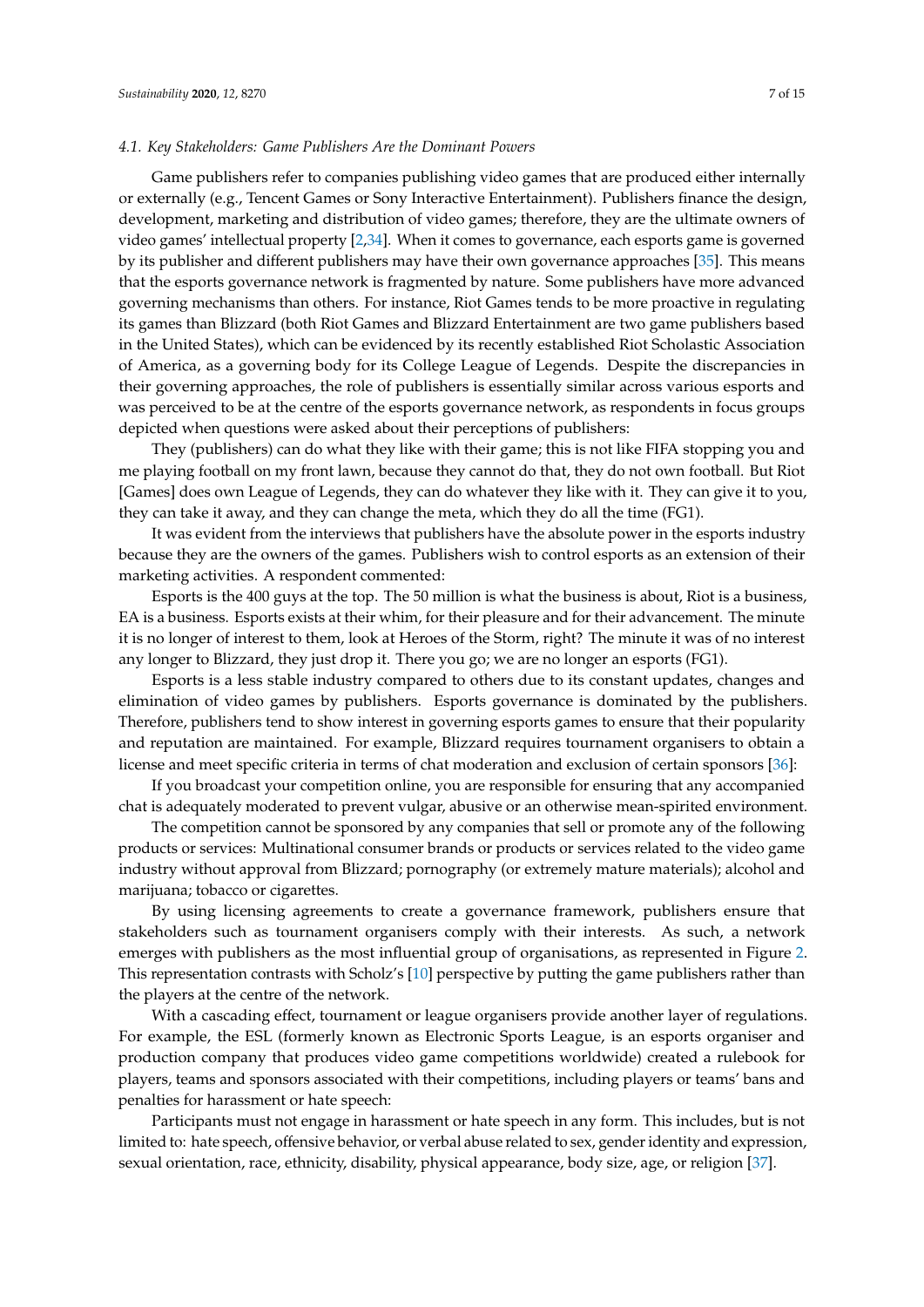<span id="page-8-0"></span>

**Figure 2.** Overview of the key stakeholders in the esports network*.*  **Figure 2.** Overview of the key stakeholders in the esports network.

punishments (e.g., penalty points, barrages or immediate and permanent disqualifications) are applied to discourage undesired behaviours. Media like Twitch also have rules in place such as prohibiting both streamers and viewers from posting sexually explicit or suggestive content, although Twitch's definition of sexual content has been identified as vague, subjective and contradictory and enabling discrimination [\[38\]](#page-15-10). For those who violate the code of conduct set by the tournament or league organisers such as the ESL,

Esports players and fans co-exist on a virtual platform which is commonly referred to as a "community". Players can join each other in teams to train themselves at different skill levels. Fans could watch other people playing to learn specific gaming skills [\[1\]](#page-14-0). When not associated with organised competitions such as tournaments or leagues, these groups are often not governed by publishers directly. Therefore, as respondents pointed out, "the low level is where there's toxicity in the esports community" (FG 3). A respondent in FG 2 provided an example:

There was a 15-year-old who beat one of the best Smash players in the world at a tournament and knocked him out and his followers then ousted her out on social media and just gave her a ton of abuse [...] unfortunately a lot of amateur esports players are like that and communities will do that  $\left[ \ldots \right]$  but no one is there to protect their mental health.

Participants in FG 1 emphasised the exploitation of esports players who transform from amateur to semi-professional or professional levels:

I see it literally every week. It's a terrible situation, the exploitation of those players who are trying to move from the amateur to the professional, through that kind of really murky semi-pro scene. And the lower down the tier of game you go, the worse it gets. So, there are massive problems. But they're currently beyond the scope of any kind of central regulation, unless the game publisher decided to do something community by community. And honestly, I see no will, I talk to every publisher regularly. I have seen zero will from them to organise in any meaningful way the pathway  $\begin{bmatrix} 1 & 0 & 0 \ 0 & 0 & 0 \end{bmatrix}$ to pro.

It appears that although game publishers take the lead in governing the esports industry at the elite level, there is a lack of interest in governing the entire industry. In particular, game publishers do not coordinate network-level activities that can be considered major, such as the exploitation of non-elite players. Since all major network-level activities and key decisions are supposed to be coordinated through and by the lead organisation according to [\[12\]](#page-14-10), game publishers cannot be considered as the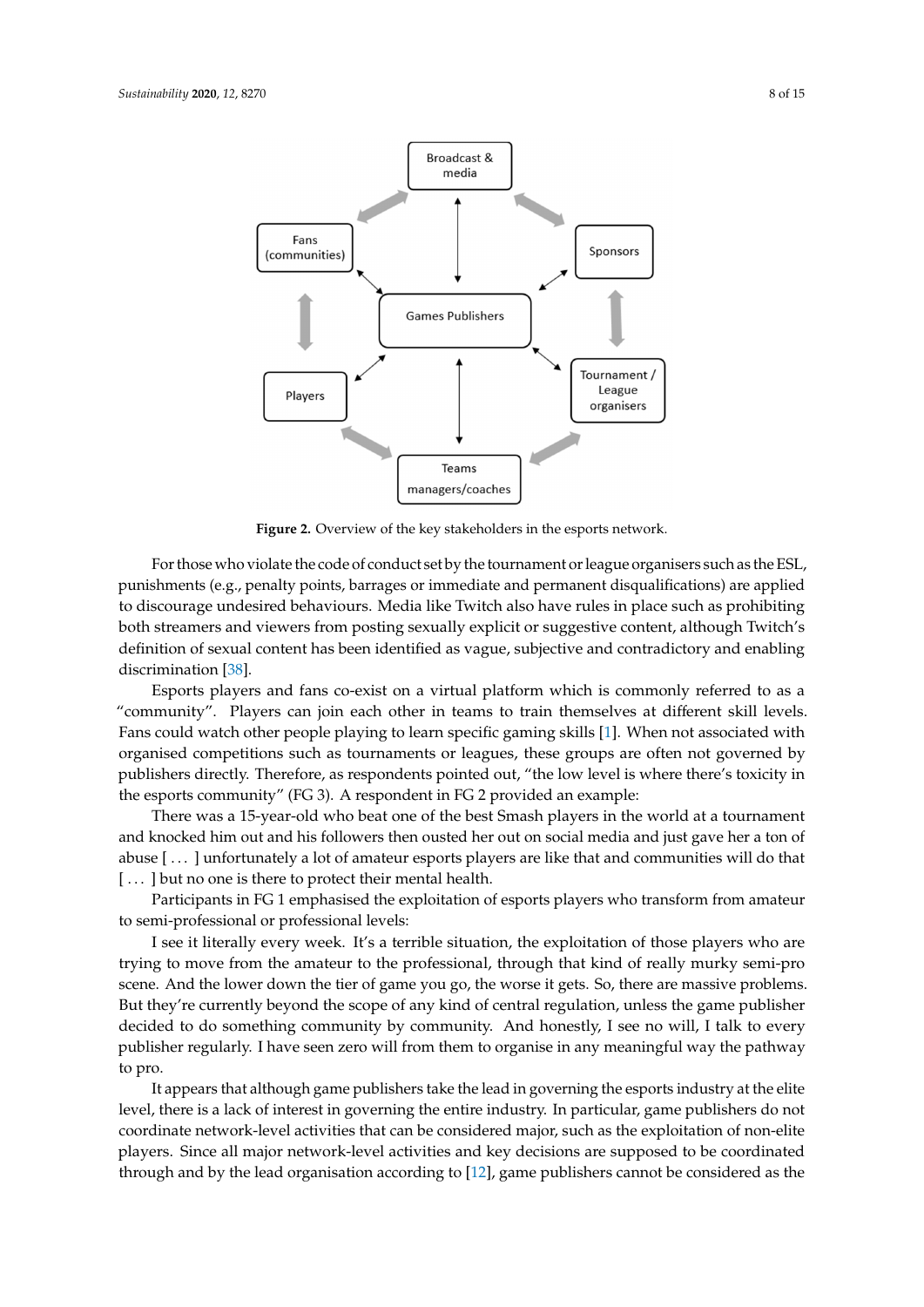lead organisation of the entire esports governance network. The consequence is that the activities not coordinated by game publishers require or open the door to a regulation by other actors. As a result, a number of stakeholders start to emerge in the industry to facilitate the network governance.

#### *4.2. Emerging Stakeholders: Diversified Interests Lead to Fragmented Governance*

Despite game publishers possessing an authoritative, perhaps monopolistic position in the esports governance network, some influential stakeholders within the network are emerging. Based on their attributes, we classify these endeavours into two types: (1) national and international esports (governing) bodies; (2) self-proclaimed industry guardian organisations. The rise of these esports stakeholders causes a fragmentation of governance in the industry.

### 4.2.1. National and International Esports (Governing) Entities: A Legitimacy Issue

To represent and protect their best interests, some esports league/tournament organisers, teams and players have cooperated to create national or international esports governing organisations, separate from game publishers. These attempts have resulted in more than one esports governing organisation.

At present, three organisations have a claim to being the international governing organisation for esports. The International Esports Federation (IeSF), with 63 national esports organisations as its members, aims to legitimise esports as a sport [\[39\]](#page-15-11). The World Esports Association (WESA) was the result of joint efforts between professional esports teams and tournament organisers (e.g., ESL) [\[40\]](#page-15-12). The Global Esports Federation (GEF), with a somewhat similar mission as IeSF, partnered with one of the biggest game publishers, Tencent, to create industry guidelines [\[41\]](#page-15-13). Although tensions exist, none of these organisations seems to have acquired the legitimacy needed to govern esports worldwide. A respondent commented:

None of them are significant in any way. They are small organisations with very little clout, because [ . . . ] in top end esports, tier one esports, or games like League of Legends, Counter-Strike, etc. nobody cares about country versus country. What they care about is team versus team, and they have no power to impose regulations to act like a governing body, because nobody recognises them as legitimate (R4).

This is understandable because they do not possess any legitimacy to govern a game without the permission of game publishers, and this permission is unlikely to be forthcoming any time soon. When asked the reasons behind the lack of legitimacy of these international bodies, respondents pointed out:

None of them wishes to give up autonomy over any aspect of their business. That is what it boils down to. They do not wish to cede authority on any single issue, to anybody outside their business (FG 1).

At the national level, the issue of having multiple esports governing bodies in one country is rare. However, in line with the international esports governance status quo, equivalent national esports governing displays mixed loyalties. For example, as a member of the IeSF, the Australian Esports Association (AESA) would focus on their vision of esports being formally recognised as a sport in Australia [\[42\]](#page-15-14). As a member of the Global Esports Federation, the British Esports Association (BESA) focuses on educating and promoting esports at the grassroots level. What is worth mentioning is that, instead of claiming to be the governing body of esports in a specific country, national esports associations like AESA and BESA have both acknowledged that they are not governing bodies but national (advocacy) bodies of esports in their respective countries.

A respondent pointed out the challenge for national esports federations to have an effective governance approach in their countries, i.e., imposing regulations on the esports industry:

Bear in mind that you're talking about a global industry here, so if you create barriers in one country, so you decide that you're going to implement a bunch of regulations in France, you've got to bear in mind that the esports industry has a choice as they'll just go somewhere else. You won't solve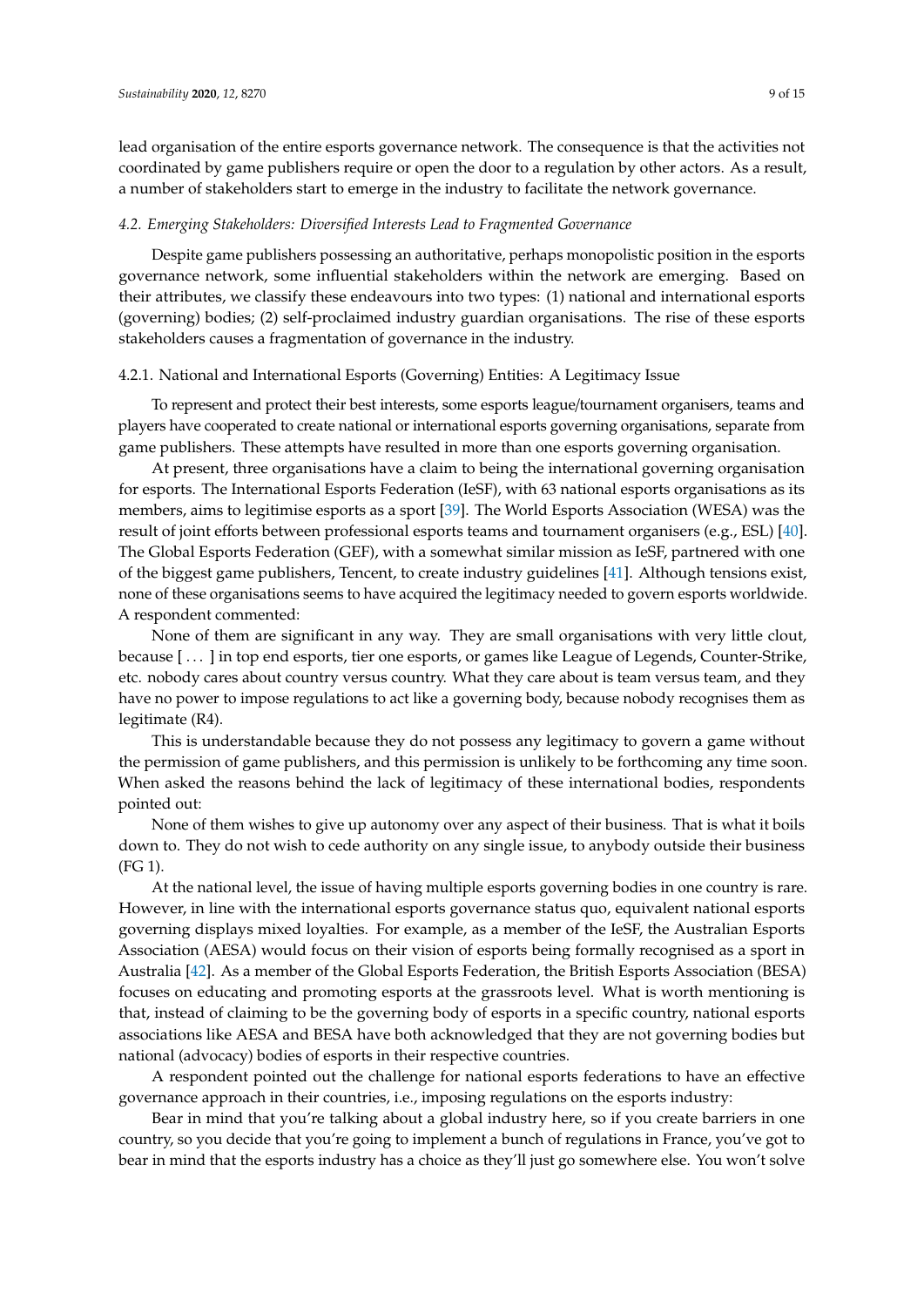the problem. You'll just ruin the system within your country because everybody will just decide that France is not the place for them and they'll go to Germany or Italy or Spain (R1).

International esports organisations use a number of strategies to acquire legitimacy. This includes establishing a governance structure with statutes and associating with an already legitimate organisation. For example, the IeSF imitated the governance structure of traditional sport governing bodies by establishing a board representing the interests of members (e.g., national esports associations) and a general meeting where board members could meet regularly and make decisions collectively [\[39\]](#page-15-11). Written statutes were also created by IeSF specifying the roles, rules and obligations of the organisation and its members [\[39\]](#page-15-11). In addition, both IeSF and GEF associate themselves with traditional sports organisations such as the WADA or national Olympic committees to legitimise their governance [\[39](#page-15-11)[,41\]](#page-15-13).

In some countries, the government has also involved themselves. For example, in South Korea, the government authorised the establishment of the Korean e-Sports Association (KeSPA) to govern esports in Korea. As such, the KeSPA have jurisdiction rights over the leagues on which they operate. This includes the capacity to charge players or teams with criminal offenses under the country's criminal law [\[43\]](#page-15-15). In France, there is a law to protect and regulate professional esports players by setting limits on player contracts to a five-year maximum and 12-month minimum term. In addition, players under 12 years of age are prohibited from competing in tournaments offering prize money [\[44\]](#page-15-16). In China, esports was not only officially recognised as a sport by the government, but esport players are also considered athletes [\[45\]](#page-15-17). In this sense, the esports ecosystem in China is entirely different from that in other countries, as the Chinese government has the power to directly govern the esports industry in the country, including game publishers and players Through the organisation of State Administration of Press, Publication, Radio, Film and Television.

#### 4.2.2. Self-Proclaimed Industry Guardian Organisations

Apart from esports players, teams, tournament organisers and game publishers, there are also what we term "self-proclaimed industry guardian organisations" emerging. One example is the Esports Integrity Commission (ESIC), which is a non-profit organisation that partners with esports stakeholders to protect the integrity of esports. To tackle the threats of match manipulations, betting fraud and other integrity challenges posed to esports, ESIC created voluntary codes of conduct for players, teams, tournament and league organisers and even national and international esports (governing) bodies [\[46\]](#page-15-18). An ESIC representative commented:

We've created a set of standards and a set of regulations that various stakeholders can voluntarily adhere to and cooperate in and that's what we're doing, literally company by company by company, getting them to voluntarily accept in a very narrow area of regulatory, anti-corruption and integrity (R4).

As ESIC's regulatory framework has been deemed effective in combating esports corruption, several major esports tournament operators such as ESL and DreamHack have embraced ESIC's regulations. However, there are challenges encountered by this voluntary organisation when reaching the wider esports community with their regulatory framework:

Getting them to accept our jurisdiction and help is difficult [...] because all companies [publishers] are competitors so it's not like they're all desperate to work together. It's my job, in a way, to persuade them that it's in their commercial interest to work together and that's a very difficult job (R4).

Another example includes gaming industry international trade bodies such as the Entertainment Software Association (ESA), the Association for UK Interactive Entertainment (UKIE), the Interactive Games and Entertainment Association in Australia and New Zealand (IGEA) and the Entertainment Software Association of Canada (ESAC). In a joint announcement, these organisations unveiled four principles—safety and wellbeing; integrity and fair play; respect and diversity; positive and enriching game play—which are expected to be adhered to by the members of their organisations, including the game publishers [\[47\]](#page-15-19). Adherence to these principles may have reputational and image benefits for game publishers and be used in their corporate social responsibility strategies. These dimensions may be the drivers so that game publishers accept external regulation and, indirectly, work together.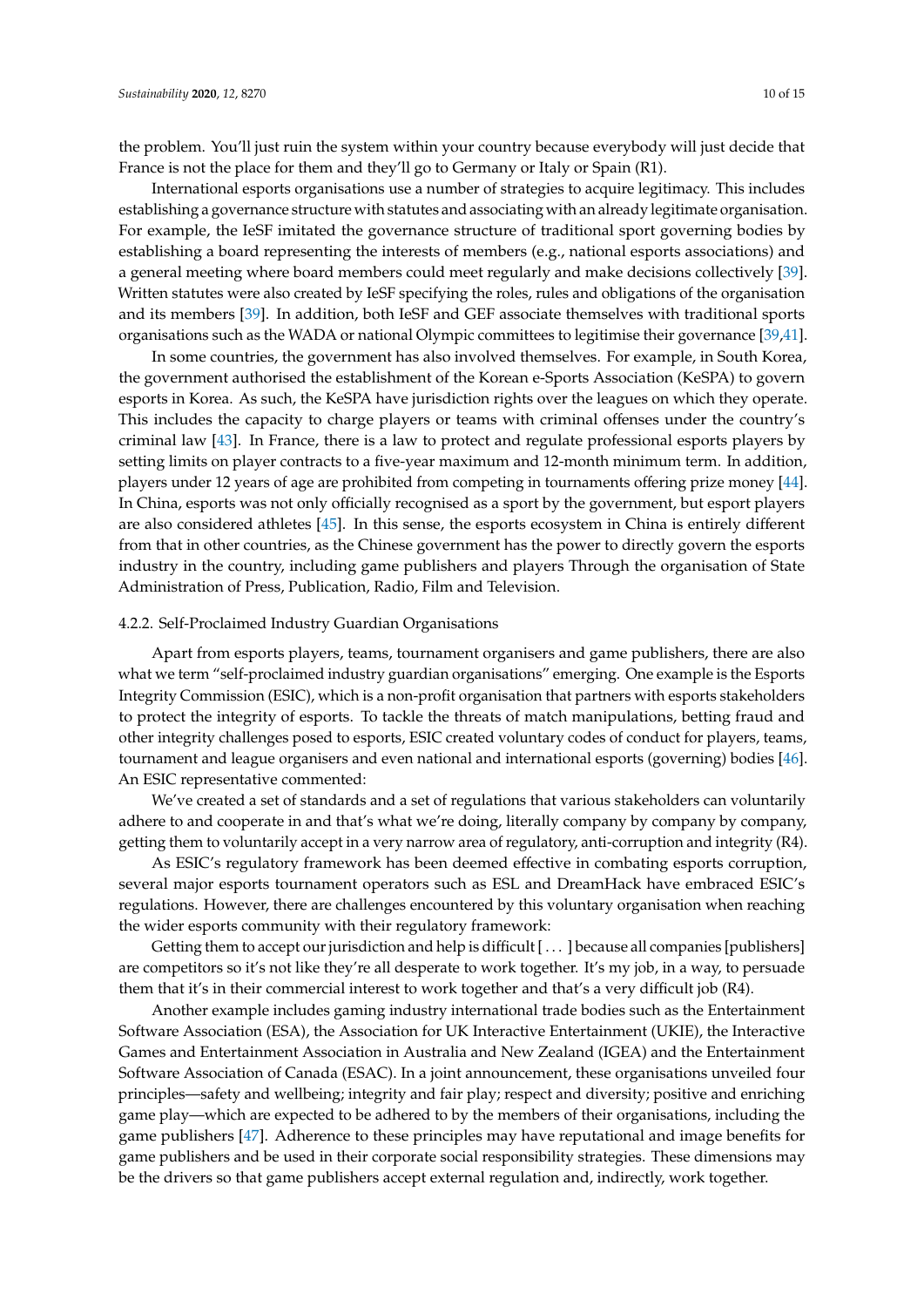Although the emergence of these governance alliances alongside the publishers has created a chance for the nascent industry to address governance issues which the publishers may have neglected, their diversified roles and interests have made the current esports governance a rather fragmented picture.

#### **5. Discussion**

The findings provide answers to the three research questions. Indeed, they show that:

(1) There are (at least) seven key stakeholders and three emerging stakeholders of esports governance (see Table [2\)](#page-6-0).

(2) The current esports governance framework features some attributes of the "lead organisation-governed network", with the power residing mainly in game publishers.

(3) The rising power of other (emerging) stakeholders in the network seeking to address integrity issues has caused fragmentation of the esports governance framework.

This section provides further discussion of the dynamics amongst publishers and emerging stakeholders (5.1), before suggesting an evolution of esports governance from fragmentation to a network administration organisation (NAO) model (5.2).

### *5.1. The Dynamics amongst Publishers and Emerging Stakeholders*

Macey et al. [\[7\]](#page-14-5) noted that "the rapid growth of esports, combined with its grassroots nature, does not exist within the same cohesive governance that is present for many sports." This was reflected in our findings, which demonstrated that the current esports industry features some aspects of a lead organisation governance model [\[12\]](#page-14-10). More specifically, game publishers act as the lead organisation at the elite level in their respective game's network. Since game publishers own the intellectual properties of video games, they are the main players in the network. By regulating esports players, teams, sponsors, broadcasters and tournament organisers, game publishers coordinate the network to achieve network goals that align closely with their own goals, i.e., maximising profits [\[48\]](#page-15-20). As a market-oriented governance network, which is derived from a procedural rationality [\[13\]](#page-14-11), the esports industry opts for less state intervention and more market procedures and regulations in its governance mechanism.

However, there is a downside with a procedural rationality-based governance, which is its inefficiency to prevent instability, externality and inequality [\[13\]](#page-14-11). In the case of the current esports governance model, game publishers tend to show more interest in governing elite esports and less incentive to govern where there are less profit-making opportunities, such as at the grassroots level of esports. Such inefficiency has led to the neglect of rising unethical behaviours in the esports community and therefore caused severe consequences for players' mental health and esports integrity.

Catalysed by the rising concerns surrounding the industry, alliances started to emerge within and outside the network to facilitate the governance of esports. Alliances between esports players, teams, tournament organisers and, in some cases, governments and third-party organisations (e.g., ESIC) attempt to offer a solution to the governance issues in the esports community. However, such coalitions are in conflict with publishers in terms of the ownership of intellectual properties. The exclusivity of publishers has prevented these new alliances from gaining legitimacy over the governance of the industry. Third-party voluntary organisations such as the ESIC and gaming industry international trade bodies, similarly, exist as advocacy rather than governing roles in the industry due to such tension. In this sense, publishers have constrained the establishment of a comprehensive governance mechanism that would take into consideration the protection and representation of all stakeholders, particularly those in a weaker position.

#### *5.2. Evolution of Esports Governance: From Fragmentation to Network Administration Organisation?*

Although struggling with legitimacy issues, new esports governance alliances are following a trend of moving away from fragmentation to a network administration organisation (NAO) model. Provan and Kenis [\[12\]](#page-14-10) pointed out that a lead organisation governance model may be best suited when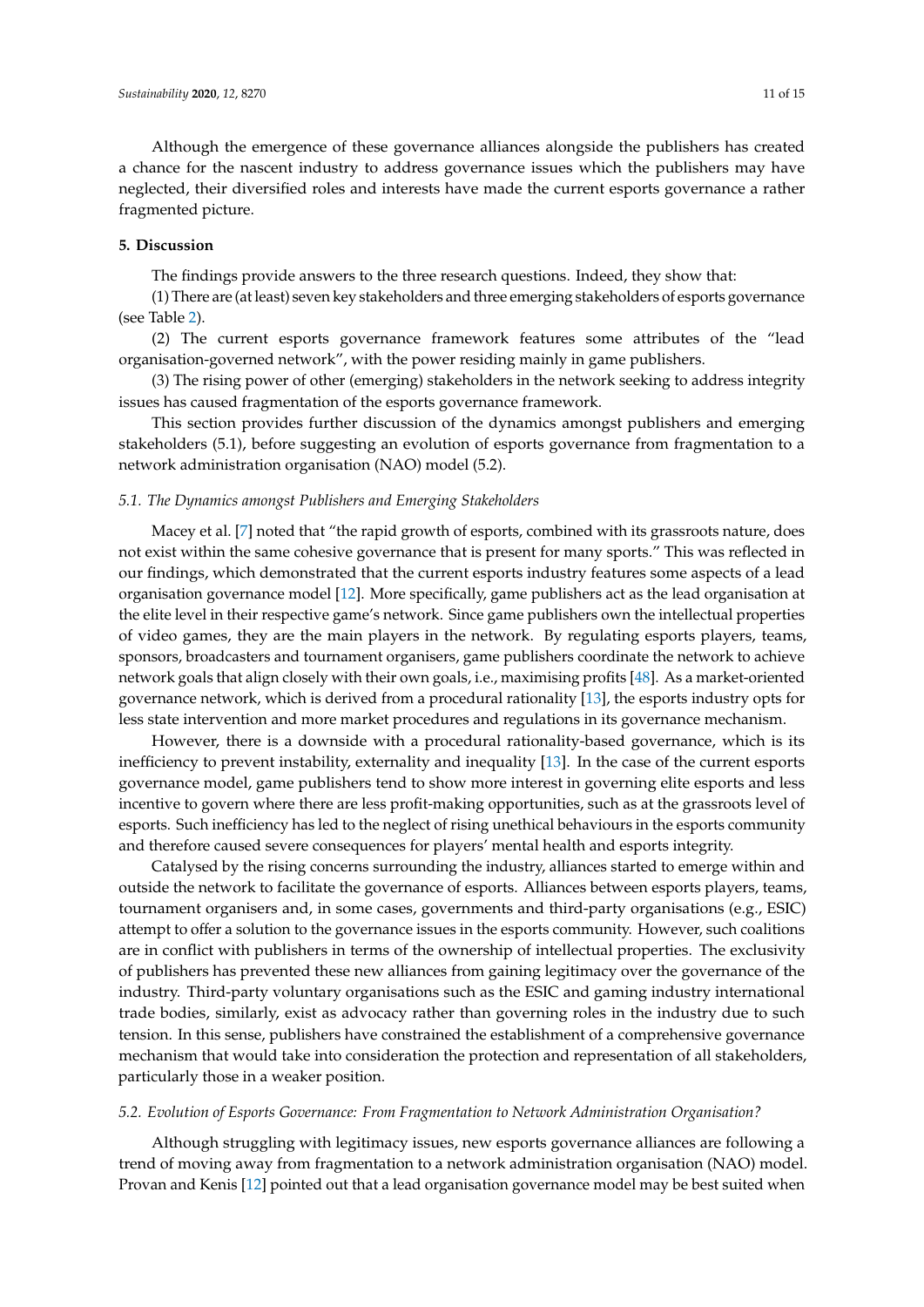network members are less able to solve issues on their own, but not conducive to long-term sustainability. In the esports industry, it is evident that there are governing "blind spots" that game publishers are not able or even willing to attend to as the sole governing body, and for a more sustainable and healthier ecosystem, it is necessary to take all stakeholders into consideration. The NAO governance model offers a potential solution, as members of the NAO are typically committed to the network-level goals and involved strategically as a whole [\[12\]](#page-14-10). Thus, goal consensus and the creation of the conditions to achieve such goals are favoured in the NAO form.

However, building a NAO governance model in esports has a few challenges. First and foremost is the compliance of game publishers. Without the engagement of publishers, a NAO will have limited power over the governance of the industry. In the case of current NAO "governing" bodies, such as national or international governing bodies, very few of them have involved publishers in their governance approach; therefore, their existence is as essentially mere tournament organisers that partner with publishers or as educators with the aim of training and educating esports players. They do not have the real power to govern the industry and this is detrimental to the sustainability of such networks. Human and Provan [\[25\]](#page-14-22) pointed out that the failure to build legitimacy can lead to network collapse. Nevertheless, the cases of China and France, where governments are involved in esports governance, potentially provide a solution to this challenge. With the increase in social issues encountered by the esports industry (e.g., verbal abuse, impact on mental health) and given their legislative and jurisdictive power, governments are increasingly expected to play a role in the governance of the esports industry. However, this solution probably works better in places where political relationships are vital, even to game publishers.

The other challenge is the fragmented reality of the esports industry. Game publishers have a different approach towards governing their games, and in different countries, there are various policies and regulations in place, e.g., some recognise esports as a sport and others do not. The current fragmented governing entities (e.g., multiple international esports governing bodies) have already caused confusion to people both inside and outside the esports industry. Esports being an international phenomenon makes it challenging to regulate the industry with a standardised approach. Although NAOs are probably best suited to networks that demand a wide variety of competencies [\[12\]](#page-14-10), such as the esports industry, it is still early for the mix between lead organisation-governed model at the elite level and fragmentation overall to fully evolve into the NAO model that caters to such variances, as the esports industry is still at its incipiency. This by no means suggests that an effective NAO model will not take place at some point in the future, but it may need some time before stakeholders converge and agree that such a NAO model should be in place.

#### **6. Conclusions**

This study examined the sustainability of the esports governance model. The latter is currently fragmented, which may undermine its sustainability. However, a recent trend towards moving away from fragmentation to a network administration organisation (NAO) model may improve the sustainability of the esports governance model. As such, this paper provides a basis for the development of a more sustainable and healthier esports ecosystem, one that caters to the interests and rights of all stakeholders, not simply the publishers.

This study has a number of practical implications and theoretical contributions. On the practical side, three implications are identified. First, through an overall investigation of the governance structure of the esports industry, the paper presents a holistic picture for stakeholders within the esports industry to understand the accountability capacity of the existing governing entities. Second, this paper provides some explanations of the current fragmented governance mechanism, which is caused by the divergence of interests and the dynamics amongst game publishers and its stakeholders. This is of particular importance to endemic stakeholders such as sports organisations, particularly post-COVID-19, as an influx of sports businesses such as the National Basketball League (NBA), Major League Baseball (MLB), NASCAR and Formula 1 turn to esports to replace their lost sporting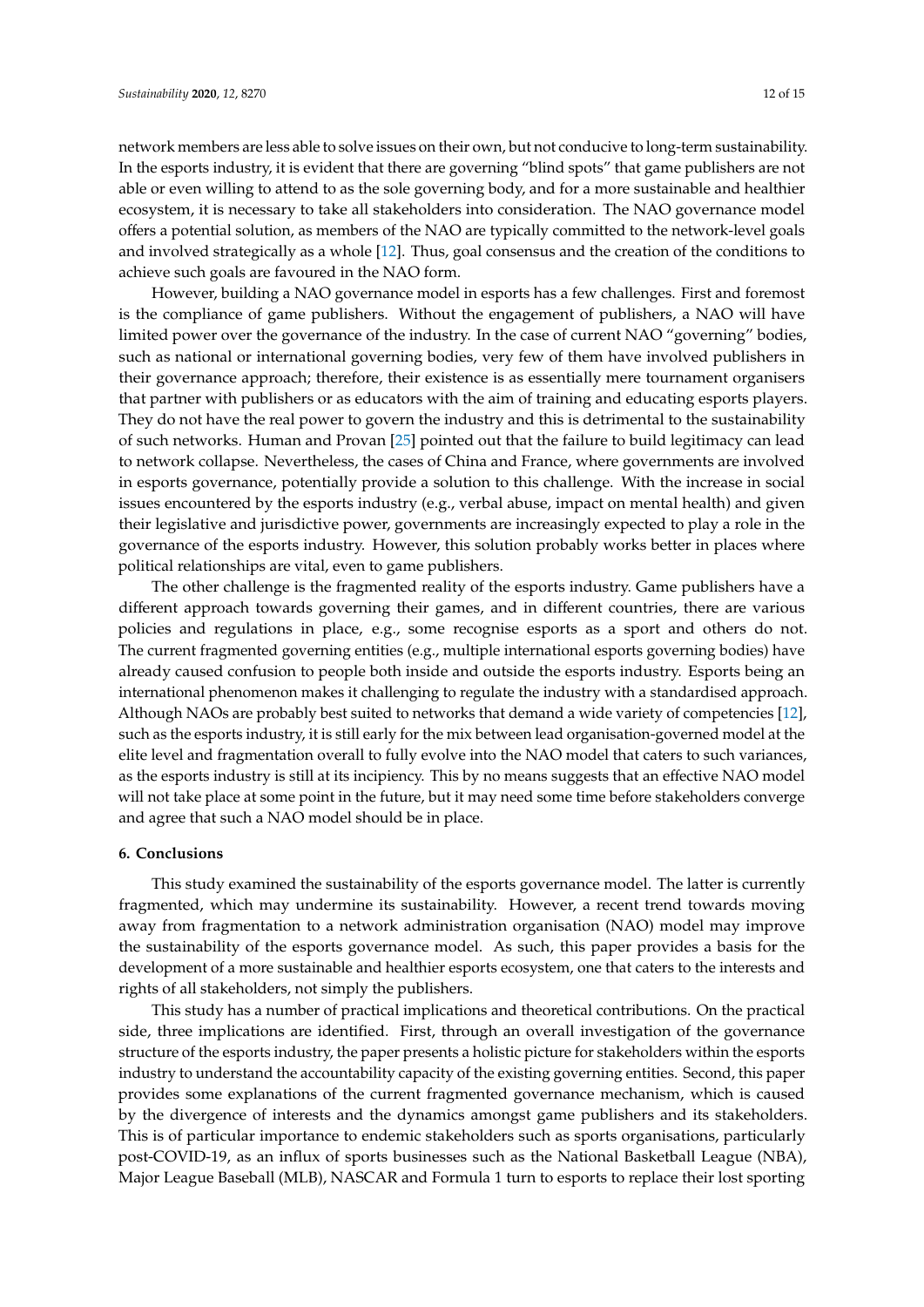programmes and content. Indeed, these organisations need to ensure that there will be no reputational damage with their association to esports and that the latter is governed in a way that enables the addressing of potential issues. As it stands, the esports network is not governed in a way that enables it to respond quickly and appropriately to the issues it encounters. Despite the rapid growth and attractiveness of esports, this may compromise its ability to grow further through collaborations with other industries such as the sport sector. Third, this paper addresses the often-neglected social impact of esports as a result of the profit-seeking governance model. In doing so, the paper brings forward the discussion of social responsibility of new digital and technological industries.

On the theoretical side, three contributions are made. Based on the work of Provan and Kenis [\[12\]](#page-14-10), this paper examines the dynamics (e.g., power, conflict, and interest) amongst key and emerging stakeholders in the esports industry. This contributes to understanding the evolution of esports network governance from one form to another. It also provides some insights into the institutionalisation process of the esports industry. Finally, it offers some developments that may be useful for future research on digital technologies and new media in terms of evolving governance structures and mechanisms.

**Author Contributions:** Formal analysis, Q.P.; data curation, Q.P., G.D., N.S., P.M.B.; writing—original draft preparation, Q.P.; writing—review and editing, Q.P., G.D., N.S., J.G., P.M.B.; supervision, J.G.; project administration, Q.P., G.D. All authors have read and agreed to the published version of the manuscript.

**Funding:** This research received no external funding.

**Acknowledgments:** The authors thank their universities for internal funding, as well as participants of the 2019 Conference of the Sport Management Association of Australia and New Zealand (SMAANZ) for the feedback on a communication related to an earlier version of this research. They also thank the three reviewers and the editors for their feedback. All errors are their own.

**Conflicts of Interest:** The authors declare no conflict of interest.

#### <span id="page-13-0"></span>**Appendix A. Focus Group Questions**

- 1. How many years have you been involved in esports?
- 2. What is your role (as an esports game player or employer/employee)?
- 3. What are your experiences like being involved in the esports industry?
- 4. Have you encountered any unpleasant/unfair experience as esports players? Any examples?
- 5. What's your reaction/solution to those incidents?
- 6. What about the reaction of the game publishers and esports community?
- 7. Were their interventions, if any, responsive and effective?
- 8. Do you know which organisation to turn to should any unfair incident happen (again)?
- 9. Who is or should be responsible for esports regulation/governance?
- 10. How can esports governance be improved?

#### <span id="page-13-1"></span>**Appendix B. Interview Questions**

- 1. Could you briefly introduce your role and the organisation you are working for?
- 2. How do you position your organisation in the esports industry?
- 3. Can you tell me your understanding of the current esports governance situation?
- 4. Is there any collaboration going on in the industry across different stakeholders to tackle the issues?
- 5. What challenges exist?
- 6. Who do you think should be or is the leading organisation to standardise the rules and regulations in the esports industry? (is it government, publishers, tournament organisers, leagues, etc.)
- 7. What stakeholders are involved in the decision-making process and why?
- 8. What kind of impact do current regulations have?
- 9. What is missing from the current esports governance model?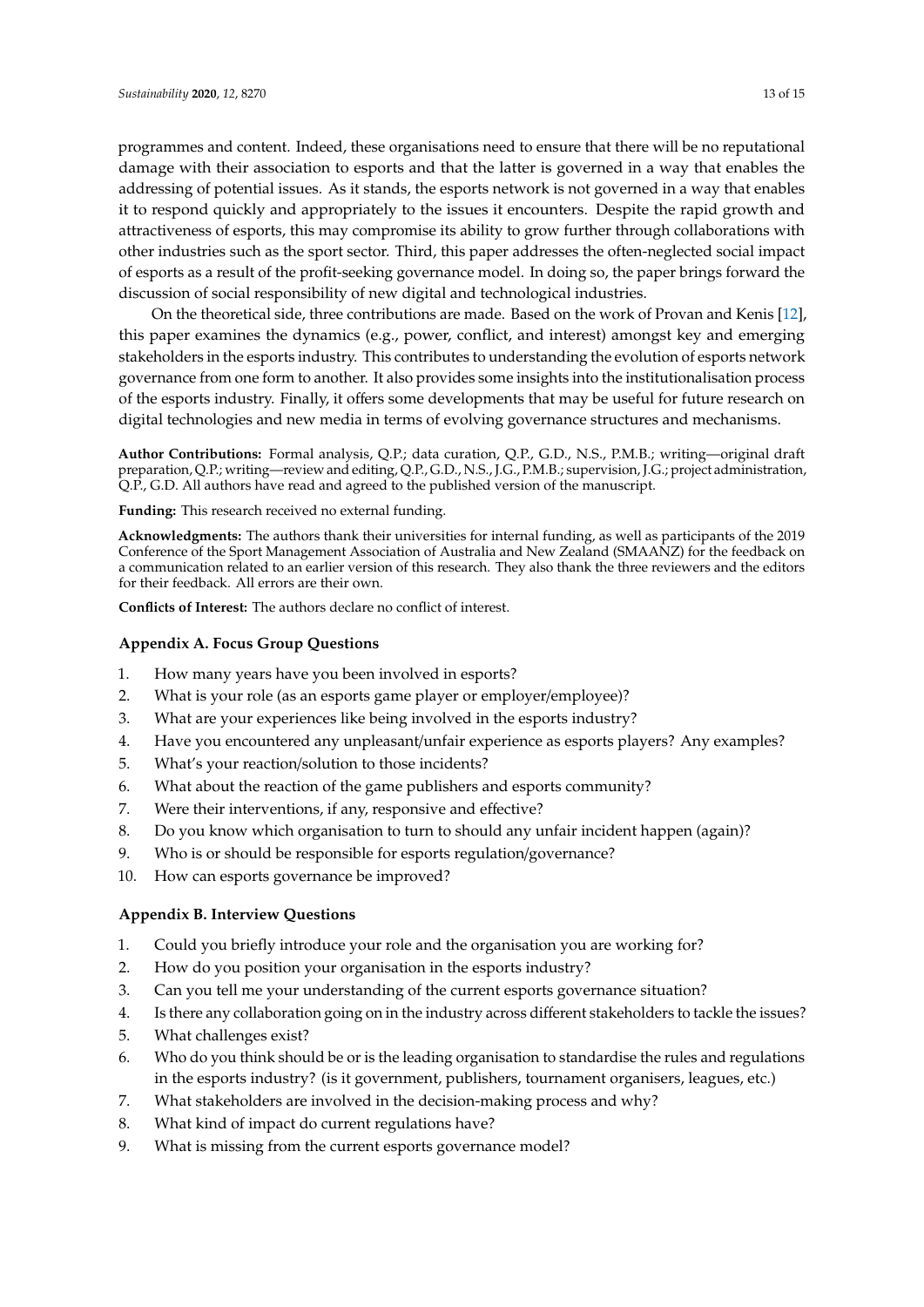## **References**

- <span id="page-14-0"></span>1. Hamari, J.; Sjöblom, M. What is eSports and why do people watch it? *Internet Res.* **2017**, *27*, 211–232. [\[CrossRef\]](http://dx.doi.org/10.1108/IntR-04-2016-0085)
- <span id="page-14-1"></span>2. Purewal, J.; Davies, I. The eSports explosion: Legal challenges and opportunities. *Landslide* **2016**, *9*, 24–29.
- <span id="page-14-2"></span>3. Holden, J.T.; Rodenberg, R.M.; Kaburakis, A. Esports Corruption: Gambling, Doping, and Global Governance. *Md. J. Int. Law* **2017**, *32*. [\[CrossRef\]](http://dx.doi.org/10.2139/ssrn.2831718)
- <span id="page-14-3"></span>4. Newzoo. Newzoo Adjusts 2020 Esports Forecast Slightly: The Coronavirus' Short-Term Impact on The Esports Market. 2020. Available online: https://newzoo.com/insights/articles/[newzoo-coronavirus-impact](https://newzoo.com/insights/articles/newzoo-coronavirus-impact-on-the-esports-market-business-revenues/)[on-the-esports-market-business-revenues](https://newzoo.com/insights/articles/newzoo-coronavirus-impact-on-the-esports-market-business-revenues/)/ (accessed on 19 April 2020).
- <span id="page-14-4"></span>5. Ghoshal, A. Ethics in esports. *Gaming Law Rev.* **2019**, *23*, 338–343. [\[CrossRef\]](http://dx.doi.org/10.1089/glr2.2019.2357)
- 6. Hollist, K.E. Time to grown-ups about video gaming: The Rising eSport Industry and the Need for Regulation. *Arizona Law Rev.* **2015**, *57*, 823–847.
- <span id="page-14-5"></span>7. Macey, J.; Abarbanel, B.; Hamari, J. What predicts esports betting? A study on consumption of video games, esports, gambling and demographic factor. *New Media Soc.* **2020**. [\[CrossRef\]](http://dx.doi.org/10.1177/1461444820908510)
- <span id="page-14-6"></span>8. Wachhaus, T.A. Network governance as a mechanism for responding to internet violence. *Int. J. Public Adm.* **2018**, *41*, 888–898. [\[CrossRef\]](http://dx.doi.org/10.1080/01900692.2017.1300914)
- <span id="page-14-7"></span>9. Sweeney, K.; Tuttle, M.H.; Berg, M.D. Esports gambling: Market structure and biases. *Games Cult.* **2019**, 1–27. [\[CrossRef\]](http://dx.doi.org/10.1177/1555412019872389)
- <span id="page-14-8"></span>10. Scholz, T.M. Deciphering the World of eSports. *Int. J. Media Manag.* **2020**, *22*, 1–12. [\[CrossRef\]](http://dx.doi.org/10.1080/14241277.2020.1757808)
- <span id="page-14-9"></span>11. Jones, C.; Hesterly, W.S.; Borgatti, S.P. A general theory of network governance: Exchange conditions and social mechanisms. *Acad. Manag. Rev.* **1997**, *22*, 911–945. [\[CrossRef\]](http://dx.doi.org/10.5465/amr.1997.9711022109)
- <span id="page-14-10"></span>12. Provan, K.G.; Kenis, P. Modes of network governance: Structure, management, and effectiveness. *J. Public Adm. Res. Theory* **2008**, *18*, 229–252. [\[CrossRef\]](http://dx.doi.org/10.1093/jopart/mum015)
- <span id="page-14-11"></span>13. Sørensen, E.; Torfing, J. Network governance and post-liberal democracy. *Adm. Theory Prax.* **2005**, *27*, 197–237. [\[CrossRef\]](http://dx.doi.org/10.1080/10841806.2005.11029489)
- <span id="page-14-12"></span>14. Fyfe, N.R. Making space for "neo-communitarianism"? The third sector, state and civil society in the UK. *Antipode* **2012**, *37*, 536–557. [\[CrossRef\]](http://dx.doi.org/10.1111/j.0066-4812.2005.00510.x)
- 15. Ostrom, E. A communitarian approach to local governance. *Natl. Civ. Rev.* **1993**, *82*, 226–233. [\[CrossRef\]](http://dx.doi.org/10.1002/ncr.4100820305)
- <span id="page-14-13"></span>16. Ridley-Duff, R. Communitarian governance in social enterprises: Case evidence from the mondragon cooperative corporation and school trends Ltd. *Soc. Enterp. J.* **2010**, *6*, 125–145. [\[CrossRef\]](http://dx.doi.org/10.1108/17508611011069266)
- <span id="page-14-14"></span>17. Barkay, T. Regulation and voluntarism: A case study of governance in the making. *Regul. Gov.* **2009**, *3*, 360–375. [\[CrossRef\]](http://dx.doi.org/10.1111/j.1748-5991.2009.01063.x)
- <span id="page-14-15"></span>18. Chaney, P. Gendered political space: Civil society, contingency theory, and the substantive representation of women. *J. Civ. Soc.* **2016**, *12*, 198–223. [\[CrossRef\]](http://dx.doi.org/10.1080/17448689.2016.1178964)
- <span id="page-14-16"></span>19. Wegner, D.; Teixeira, E.K.; Verschoore, J. "Modes of network governance": What advances have been made so far? *Base-Rev. Adm. Contab. Unisinos* **2019**, *16*, 2–26. [\[CrossRef\]](http://dx.doi.org/10.4013/base.2019.161.01)
- <span id="page-14-17"></span>20. Provan, K.G. The federation as an interorganizational linkage network. *Acad. Manag. Rev.* **1983**, *8*, 79–89. [\[CrossRef\]](http://dx.doi.org/10.5465/amr.1983.4287668)
- <span id="page-14-18"></span>21. Dickson, G.; Arnold, T.; Chalip, L. League Expansion and Interorganisational Power. *Sport Manag. Rev.* **2005**, *8*, 145–165. [\[CrossRef\]](http://dx.doi.org/10.1016/S1441-3523(05)70037-1)
- <span id="page-14-19"></span>22. Waugh, D.; Dickson, G.; Phelps, S. The impact of member disaffiliation on the internal legitimacy of a federated network. *Eur. Sport Manag. Q.* **2014**, *14*, 538–555. [\[CrossRef\]](http://dx.doi.org/10.1080/16184742.2014.950306)
- <span id="page-14-20"></span>23. Loukis, E.; Janssen, M.; Dawes, S.S.; Zheng, L. Evolving ICT and governance in organizational networks-Conceptual and theoretical foundations. *Electron. Mark.* **2016**, *26*, 7–14. [\[CrossRef\]](http://dx.doi.org/10.1007/s12525-015-0210-1)
- <span id="page-14-21"></span>24. Braganza, A.; Stebbings, H.; Ngosi, T. The case of customer recruitment processes: Dynamic evolution of customer relationship management resource networks. *J. Mark. Manag.* **2013**, *29*, 439–466. [\[CrossRef\]](http://dx.doi.org/10.1080/0267257X.2012.737818)
- <span id="page-14-22"></span>25. Human, S.E.; Provan, K.G. Legitimacy buiiding in the evolution of smaii-flrm muitiiateral networks: A comparative study of success and demise. *Admin. Sci. Q.* **2000**, *45*, 327–365. [\[CrossRef\]](http://dx.doi.org/10.2307/2667074)
- <span id="page-14-23"></span>26. Saz-Carranza, A.; Iborra, S.S.; Albareda, A. The power dynamics of mandated network administrative organizations. *Public Adm. Rev.* **2015**, *76*, 449–462. [\[CrossRef\]](http://dx.doi.org/10.1111/puar.12445)
- <span id="page-14-24"></span>27. Zimmerman, M.A.; Zeitz, G.J. Beyond survival: Achieving new venture growth by building legitimacy. *Acad. Manag. Rev.* **2002**, *27*, 414–431. [\[CrossRef\]](http://dx.doi.org/10.5465/amr.2002.7389921)